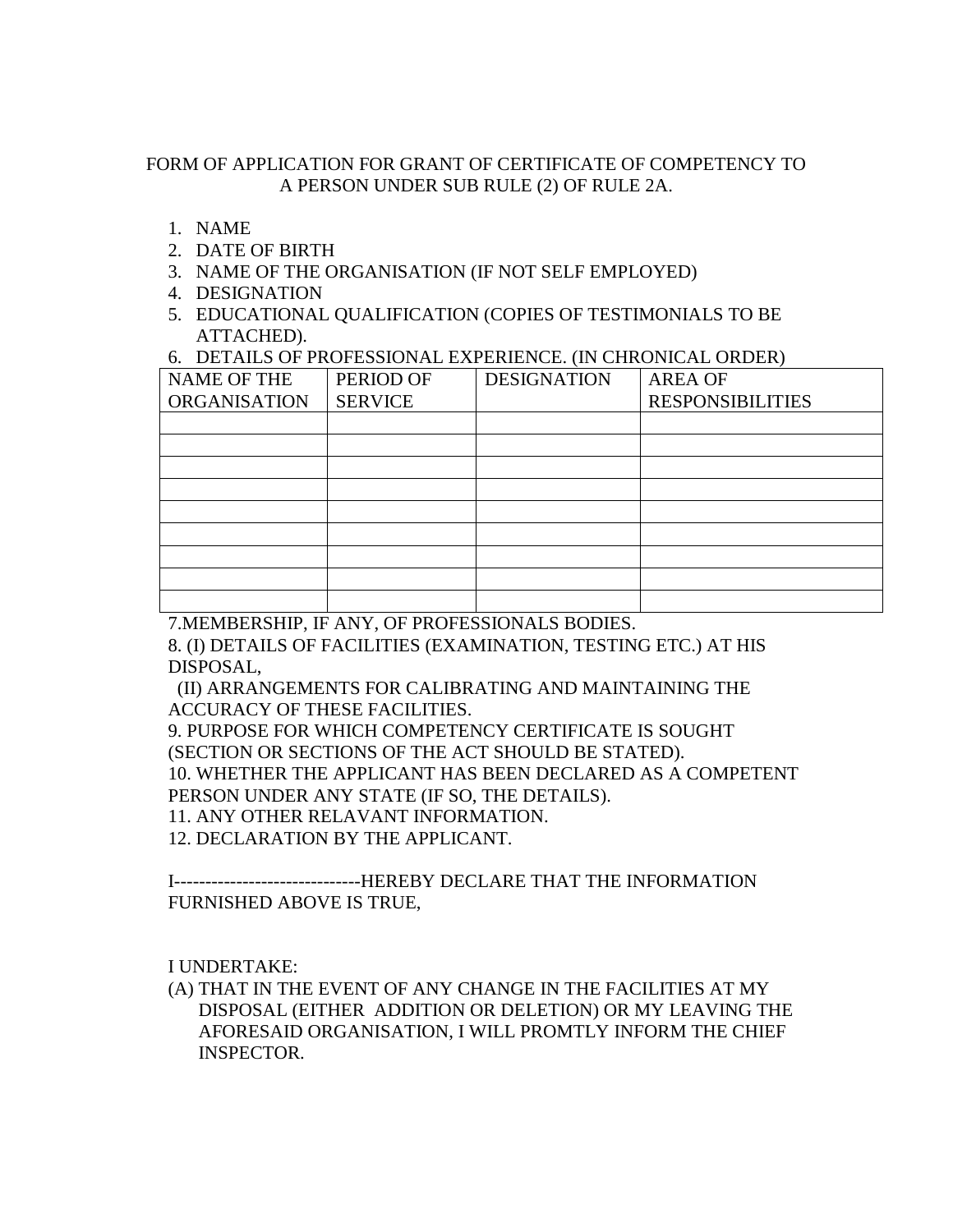- (B) TO MAINTAIN THE FACILITIES IN GOOD WORKING ORDER CALIBRATED PERIODICALLY AS PER MANUFACTURERS INSRUCTION OR AS PER NATIONAL STANDARDS, AND
- (C) TO FULFIL AND ABIDE BY ALL THE CONDITIONS STIPULATED IN THE CERTIFICATE OF COMPETENCY AND INSTRUCTION ISSUED BY THE CHIEF INSPECTORS FROM TIME TO TIME.

## SIGNATURE OF THE APPLICATION

PLACE: DATE:

## **DECLARATION BY THE INSTITUTION (IF EMPLOYED)**

I ----------------------------------CERTIFY THAT SHRI -------------------------- WHOSE DETAILS ARE FURNISHED ABOVE, IS IN OUR EMPLOYMENT AND NOMINATE HIM ON BEHALF OF THE ORGANISATION FOR THE PURPOSE OF BEING DECLARED AS A COMEPTENT PERSON UNDER THE ACT. I ALSO UNDETRTAKE THAT I WILL

(A) NOTIFY THE CHIEF INSPECTOR IN CASE THE COMPETENT PERSON LEAVES OUR EMPLOYMENT; (B) PROVIDE AND MAINTAIN IN GOOD ORDER ALL FACILITIEIS AT HIS DISPOSAL AS MENTIONED ABOVE; © NOTIFY THE CHIEF INSPECTOR ANY CHANGE IN THE FACILITIES (EITHER ADDITION, OR DELETION).

> SIGNATURE-------------- DESIGNATION---------- TELEPHIONE NO. OFFICIAL SEAL.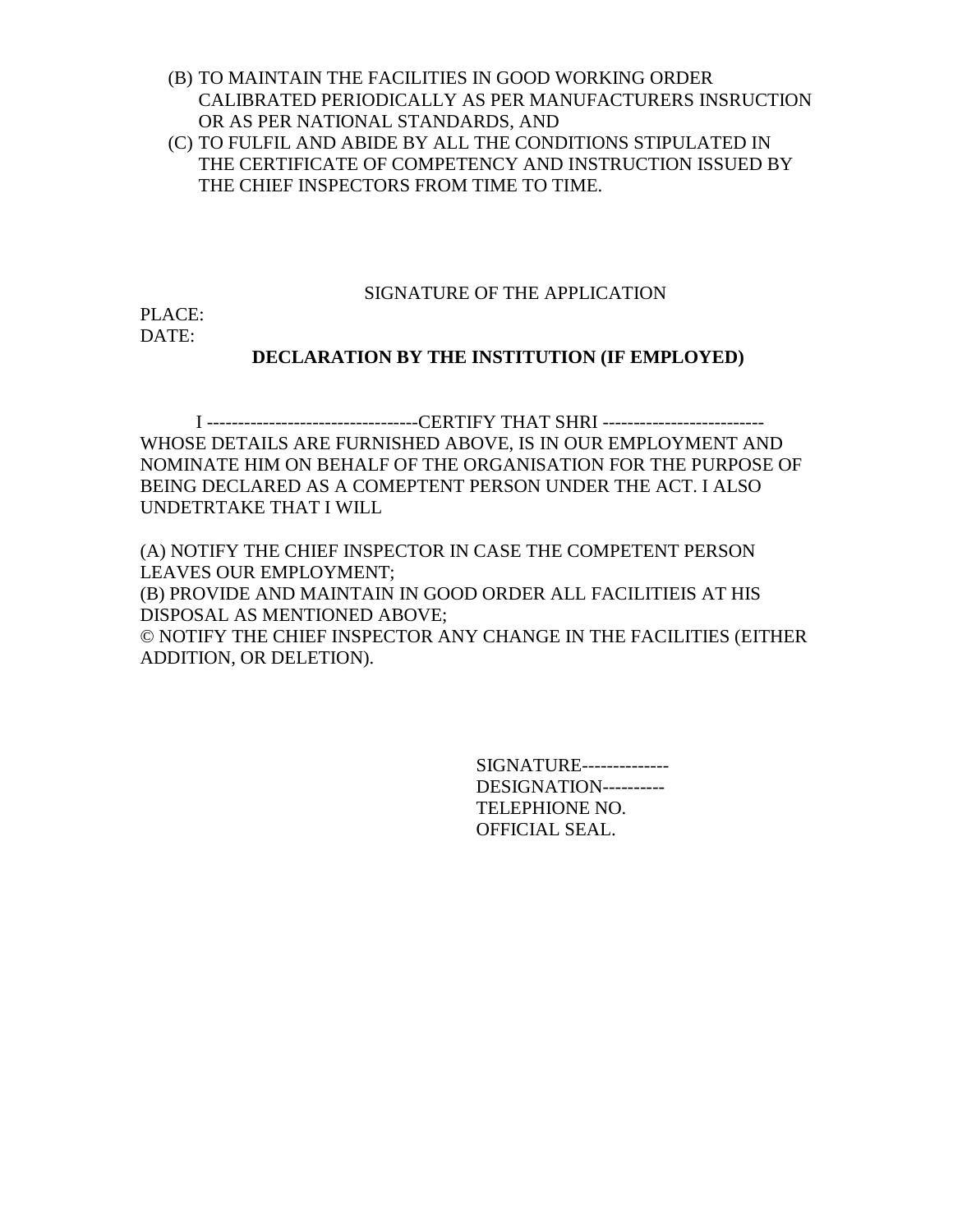## FORM OF APLICATION FOR GRANT OF CERTIFICATE OF COMPETENCY TO AN INSTITUTION UNDER SUB RULE (2) OF RULE 2A.

- 1. NAME & FULL ADRESS OF THE ORGANISATION
- 2. ORGANISATION'STATUS (SPECIFIC WHETHER GOVERNMENT, AUTONOMOUS, CO-OPERATIVE, CORPORATE OR PRIVATE).
- 3. PURPOSE FOR WHICH COMPETENCY CERTIFICATE IS SOUGHT SPECIFY SECTION (2) OF THE ACT.
- 4. WHETHER THE ORGANISATION HAS BEEN DECLARED AS A COMPETENT PERSON UNDER THIS OR ANY OTHER STATE, IF SO, GIVE DETAILS
- 5. PARTICULARS OF PERSONS EMPLOYED AND POSSESSING QUALIFICATIONS AND EXPERIENCE AS SET OUT IN SCHEDULE ANNEXED TO SUB RULE (1) OF THE RULE 2A

| S.NO. | <b>NAME AND</b><br><b>DESIGNATION</b> | <b>QUALIFICATIONS</b> | <b>EXPERIENCE</b> | <b>SECTION AND</b><br>THE RULES<br><b>UNDER WHICH</b><br><b>COMPETENCY</b><br><b>SOUGHT FOR</b> |
|-------|---------------------------------------|-----------------------|-------------------|-------------------------------------------------------------------------------------------------|
|       |                                       |                       |                   |                                                                                                 |
|       |                                       |                       |                   |                                                                                                 |
|       |                                       |                       |                   |                                                                                                 |
|       |                                       |                       |                   |                                                                                                 |
|       |                                       |                       |                   |                                                                                                 |
|       |                                       |                       |                   |                                                                                                 |

- . 6. DETAILS OF FACILITIES (RELAVANT TO ITEM 3 ABOVE) AND ARRANGEMEMTS MADE FOR THEIR MAINTENANCE AND CALIBRATION PERIODICALLY
- 7. ANY OTHER RELAVANT INFORMATION.

8. DECLARATION: -.

I, ------------------------------, HEREBY, ON BEHALF OF -------------- CERTIFY THE DETAILS FURNISHED ABOVE ARE CORRECT TO THE BEST OF MY KNOWLEDGE.